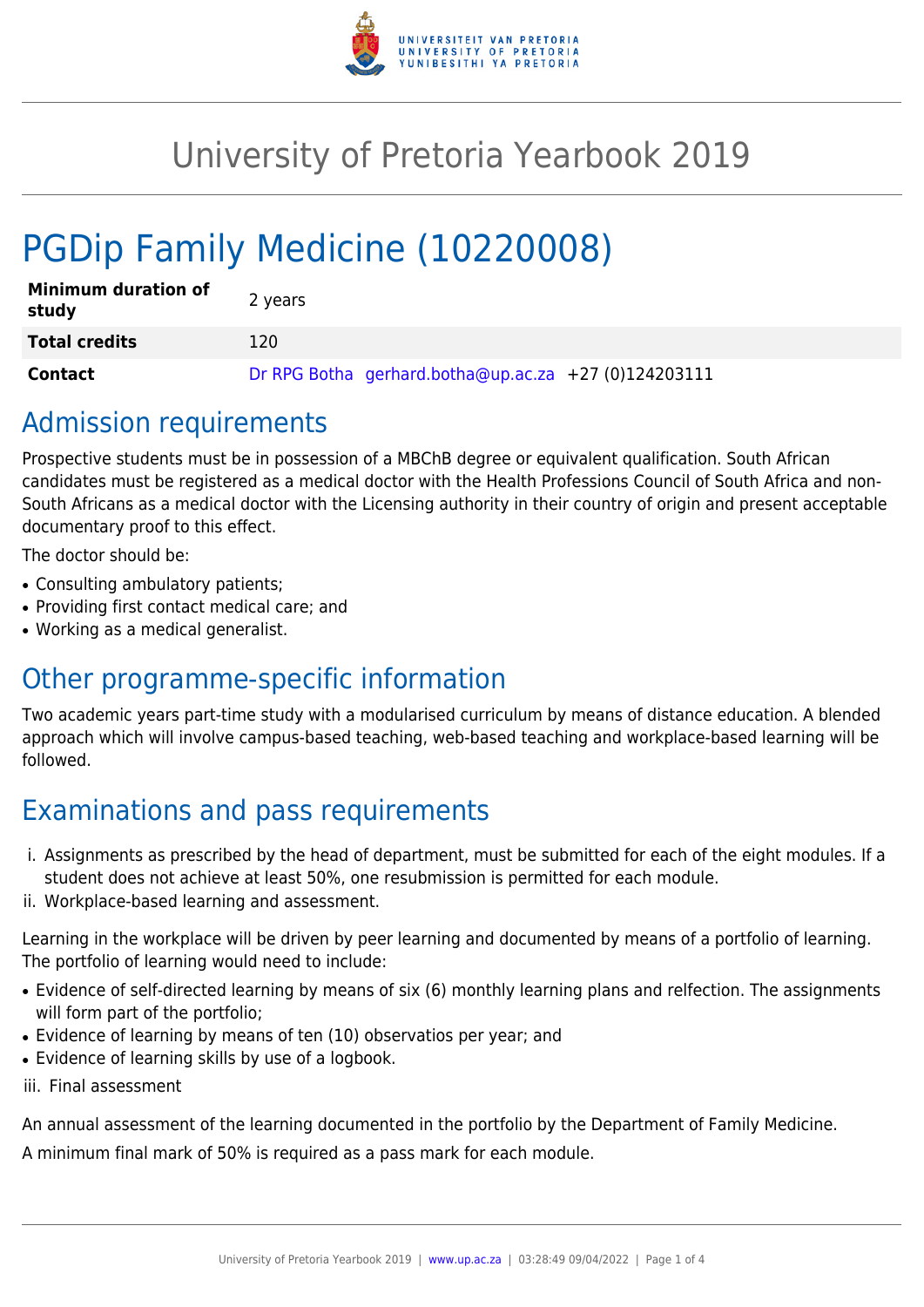

#### **National exit examination**

There will be one national exit examination for the country offered by the College of Family Physicians. The portfolio should be part of the assessment and the portfolio will give the student access to the national exit examination. Successful candicates will receive a Higher Diploma from the College as well as a Postgraduate Diploma from the Univeristy.

### Pass with distinction

An average of at least 75% in the for the mdoules and the portfolio is required to obtain the diploma with distinction.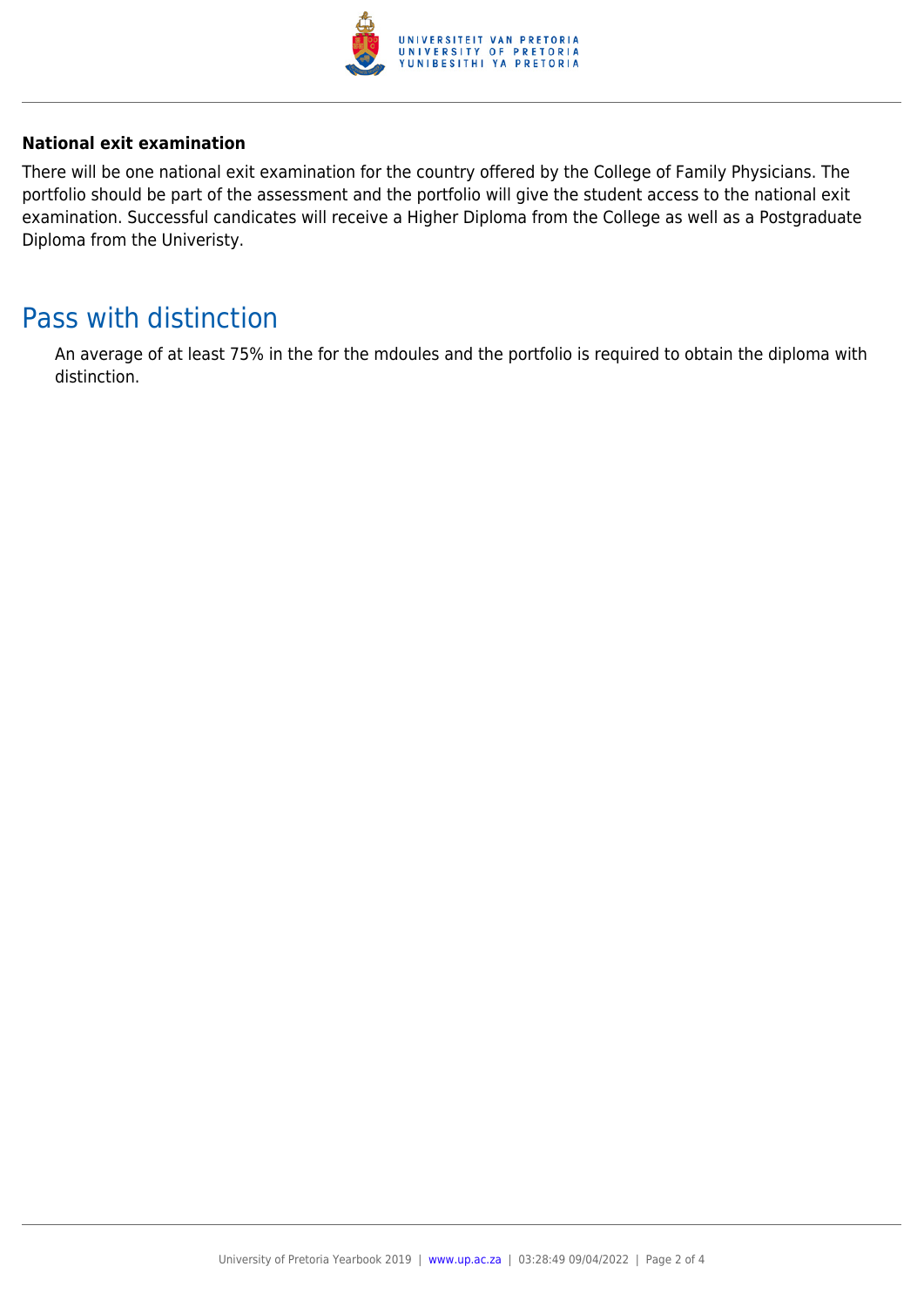

## Curriculum: Year 1

#### **Minimum credits: 120**

#### **Core modules**

[Family-oriented patient care 700](https://www.up.ac.za/faculty-of-education/yearbooks/2019/modules/view/FFM 700) (FFM 700) - Credits: 15.00 [Chronic diseases 700](https://www.up.ac.za/faculty-of-education/yearbooks/2019/modules/view/FMD 700) (FMD 700) - Credits: 15.00 [Psychiatry 700](https://www.up.ac.za/faculty-of-education/yearbooks/2019/modules/view/FMF 700) (FMF 700) - Credits: 15.00 [Infectious diseases 700](https://www.up.ac.za/faculty-of-education/yearbooks/2019/modules/view/FMI 700) (FMI 700) - Credits: 15.00 [Practice management 700](https://www.up.ac.za/faculty-of-education/yearbooks/2019/modules/view/FMX 700) (FMX 700) - Credits: 15.00 [Philosophy and principles of family medicine 700](https://www.up.ac.za/faculty-of-education/yearbooks/2019/modules/view/HAK 700) (HAK 700) - Credits: 15.00 [Clinical primary care 700](https://www.up.ac.za/faculty-of-education/yearbooks/2019/modules/view/PCC 700) (PCC 700) - Credits: 15.00 [Community-orientated primary care 700](https://www.up.ac.za/faculty-of-education/yearbooks/2019/modules/view/PCP 700) (PCP 700) - Credits: 15.00